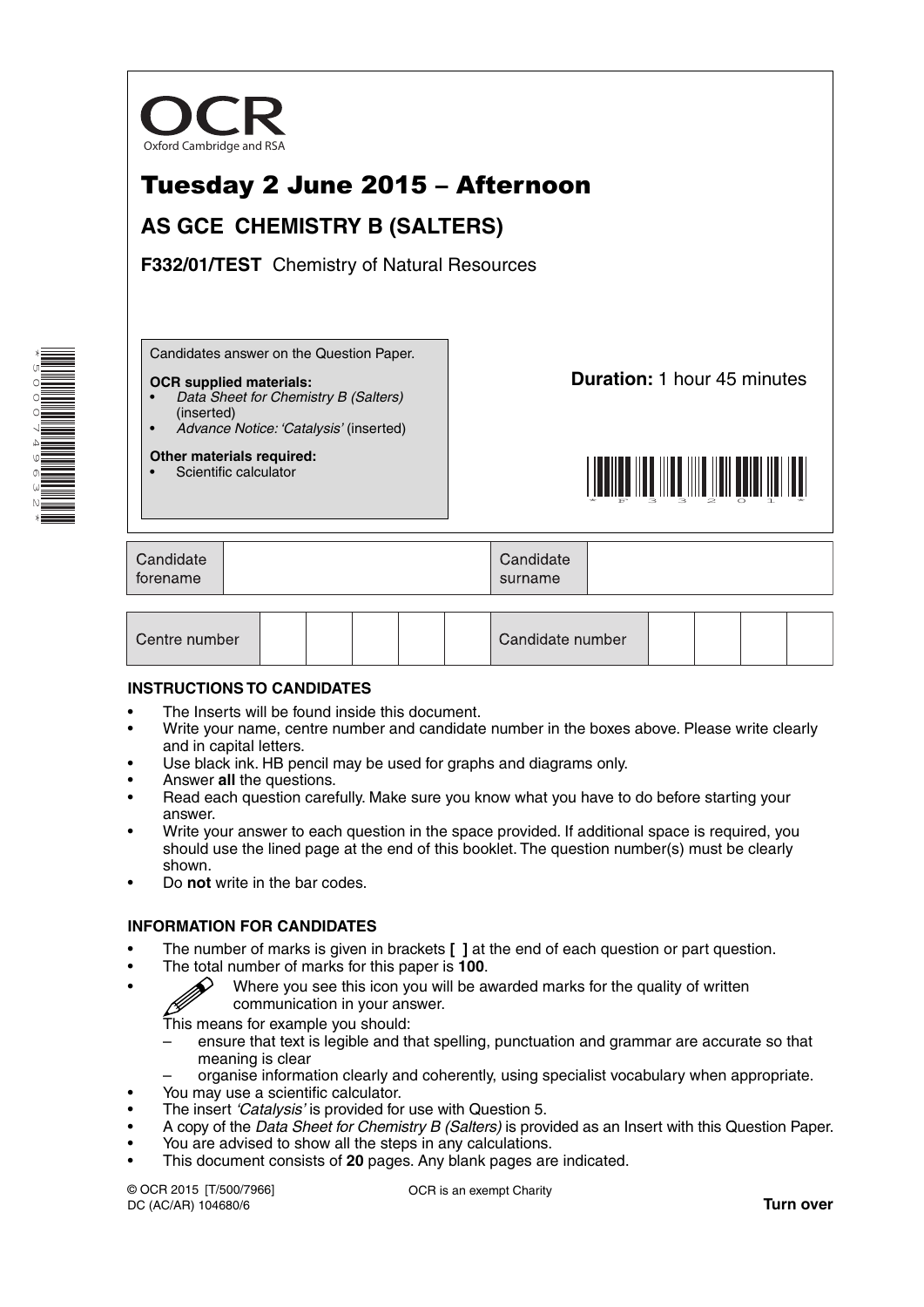# $\overline{2}$ Answer all the questions.

- Methanol, CH<sub>3</sub>OH, is made industrially by the catalysed reaction between carbon monoxide and  $\blacksquare$ hydrogen.
	- $CO(g) + 2H_2(g) \rightleftharpoons CH_3OH(g)$  $\Delta H = -91$  kJ mol<sup>-1</sup> equation 1.1 (a) People dealing with a leak during this process would need to wear protective equipment. State one piece of protective equipment that would be worn and state why it is needed. (b) The process represented by equation 1.1 can reach a position of dynamic equilibrium. Explain, in terms of reaction rates and concentrations, what is meant by the term dynamic equilibrium. (c) The maximum equilibrium yield of methanol would be obtained by using high pressures and low temperatures. What information given in equation 1.1 suggests that these conditions give the maximum vield? (d) Suggest why the industrial process might not use high pressures and low temperatures.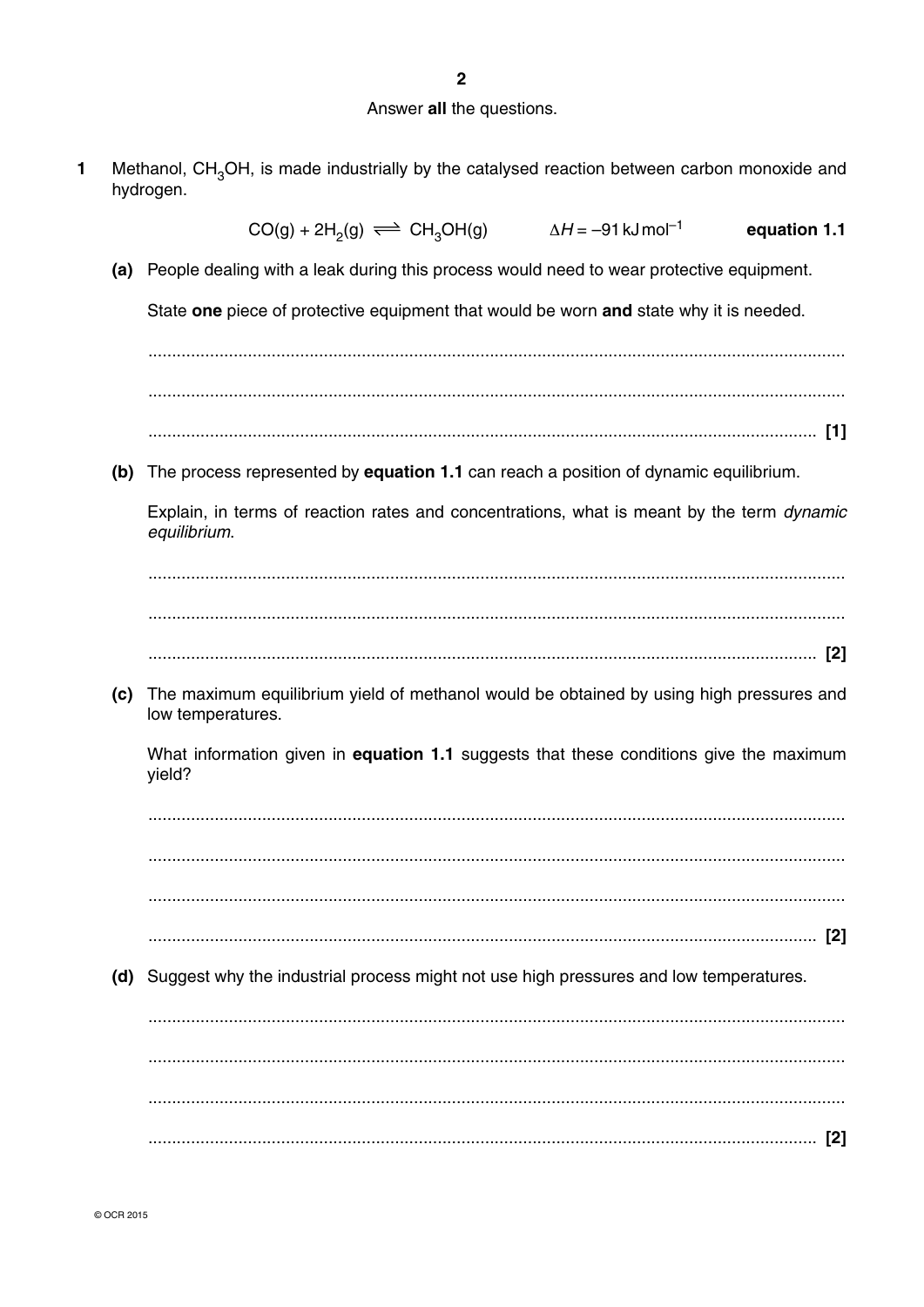**(e)** A catalyst of copper and zinc oxide is used in this process.

Complete the diagram below to show how a catalyst provides an alternative reaction route for an **exothermic** reaction.

Include on your diagram labels for:

- products
- enthalpy change, Δ*H*
- activation enthalpy for the uncatalysed route,  $E_a$
- activation enthalpy for the catalysed route,  $E_c$ .

|--|

#### progression of reaction

**[3]**

 **(f)** The catalyst is coated onto an inert alumina support.

Why is the catalyst spread as a thin layer on the alumina?

 ................................................................................................................................................... ................................................................................................................................................... ............................................................................................................................................. **[1]**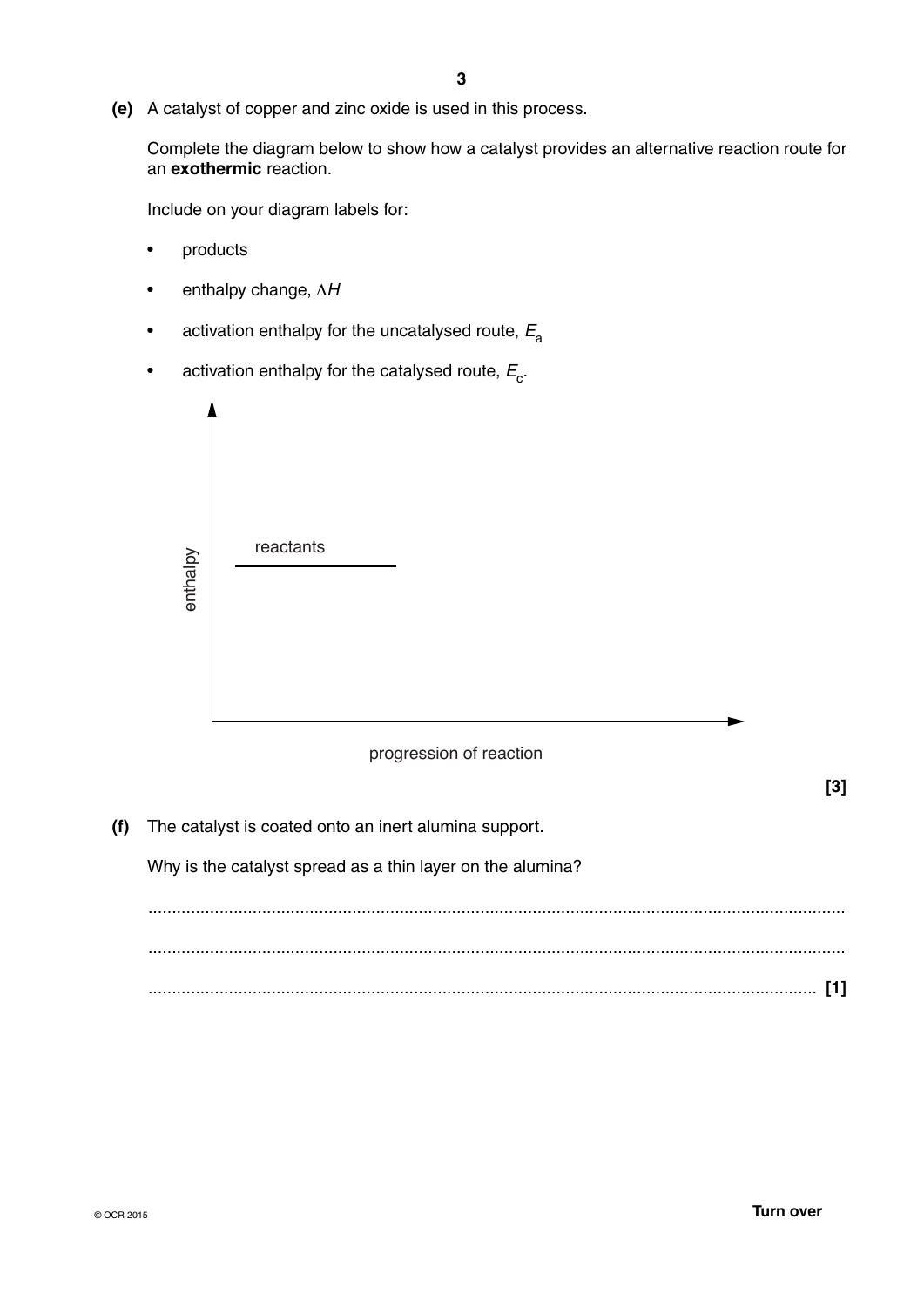(g) Name the strongest type of intermolecular bond present between molecules of methanol.

Explain how these intermolecular bonds form.

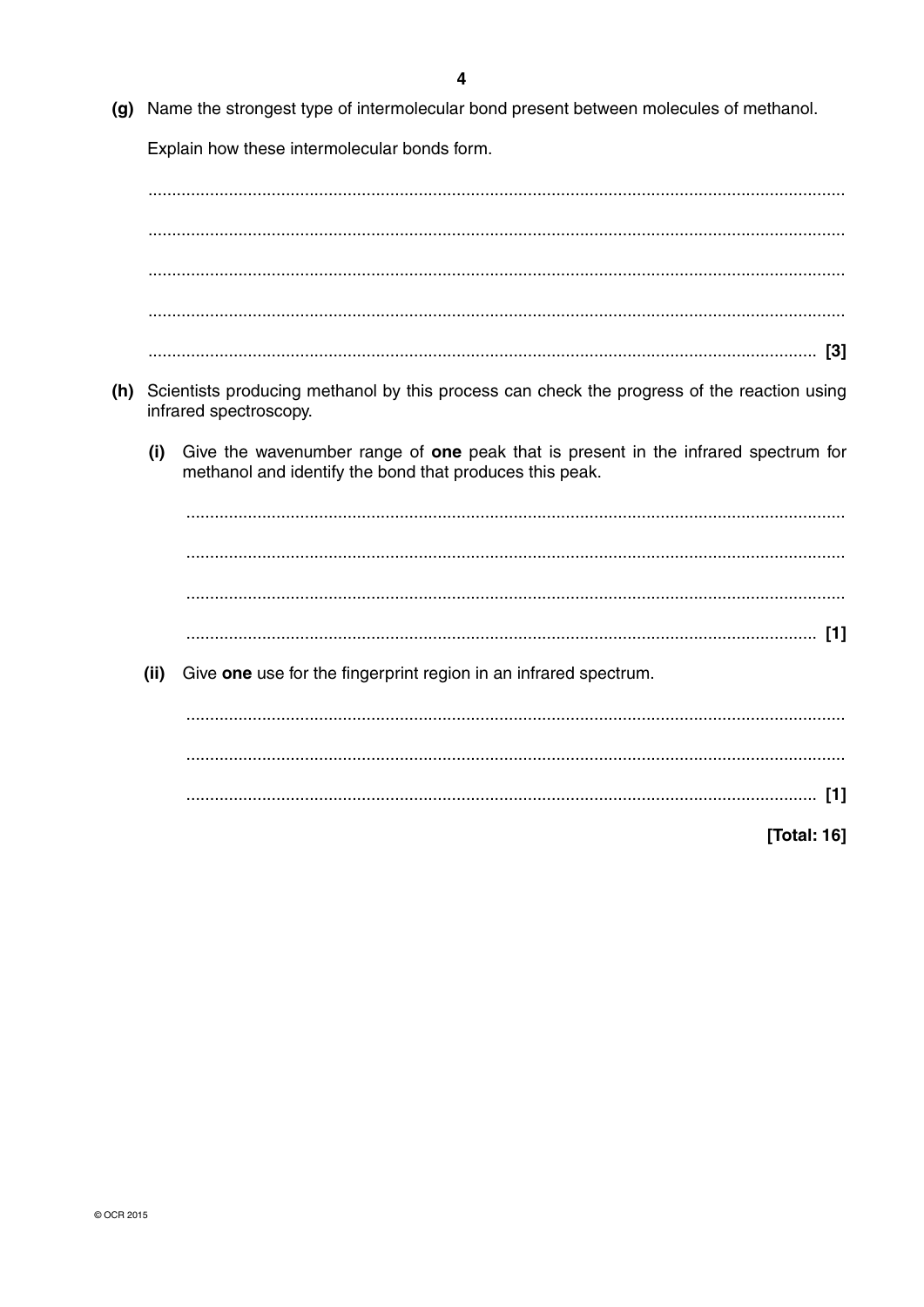**BLANK PAGE**

# **PLEASE DO NOT WRITE ON THIS PAGE**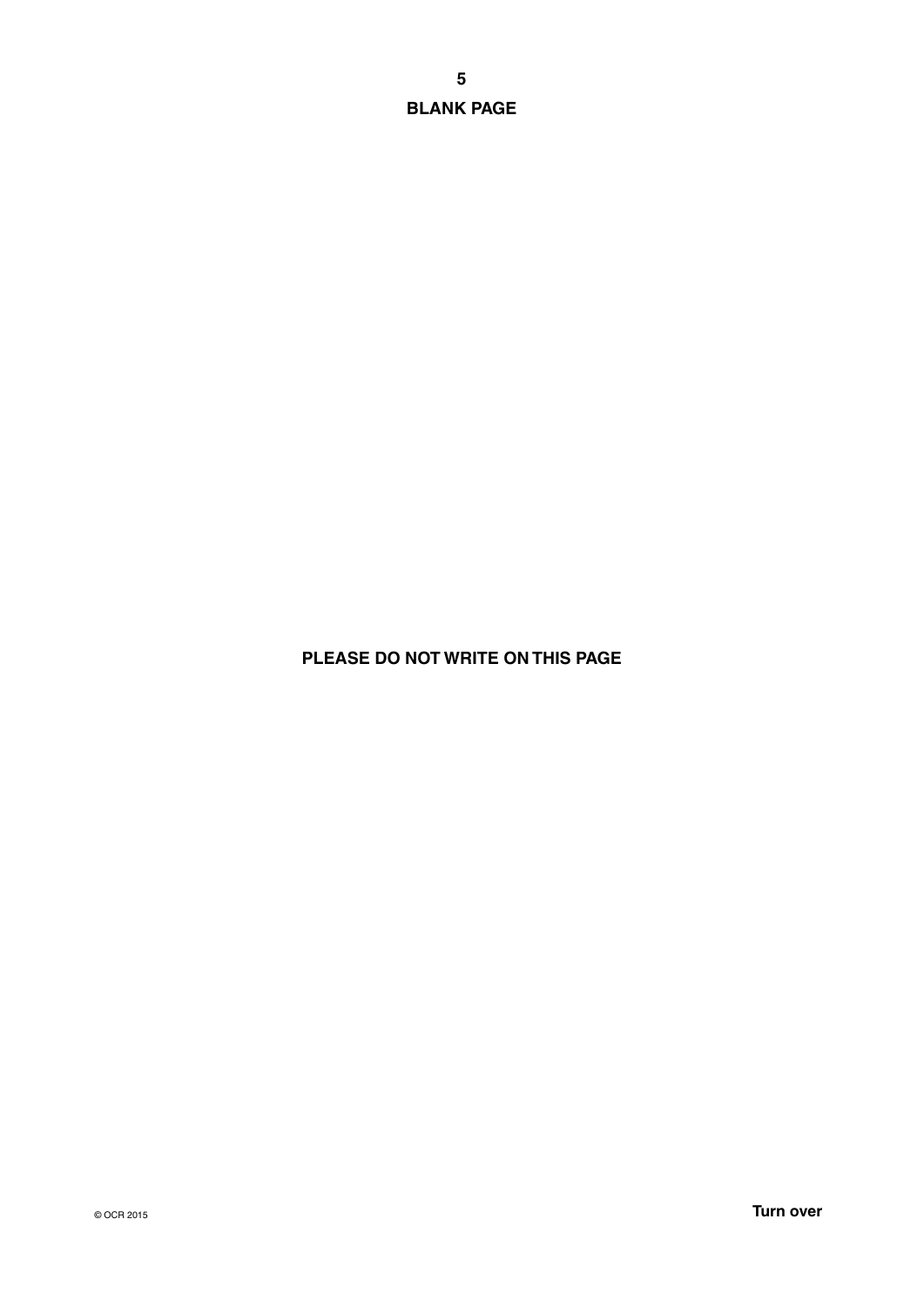**2** 'Carvone' can be extracted from some mint plants. It can be used to flavour chewing gum.



 **(a)** Name the functional group that is circled on the diagram of the carvone molecule.

............................................................................................................................................. **[1]**

 **(b)** Carvone can be produced in a process in which the reaction mixture requires heating under reflux.

Describe the process of *heating under reflux*.

 ................................................................................................................................................... ................................................................................................................................................... ................................................................................................................................................... ............................................................................................................................................. **[2]**

- **(c)** Carvone reacts with bromine at room temperature and pressure.
	- **(i)** Write the equation for the reaction of carvone,  $C_{10}H_{14}O$ , with **excess** bromine.



 **(ii)** Ethene reacts with bromine in a similar way to the reaction of carvone with bromine. Draw the mechanism for the reaction of bromine with ethene to form an **intermediate**. Add relevant full and partial charges and curly arrows to your diagram.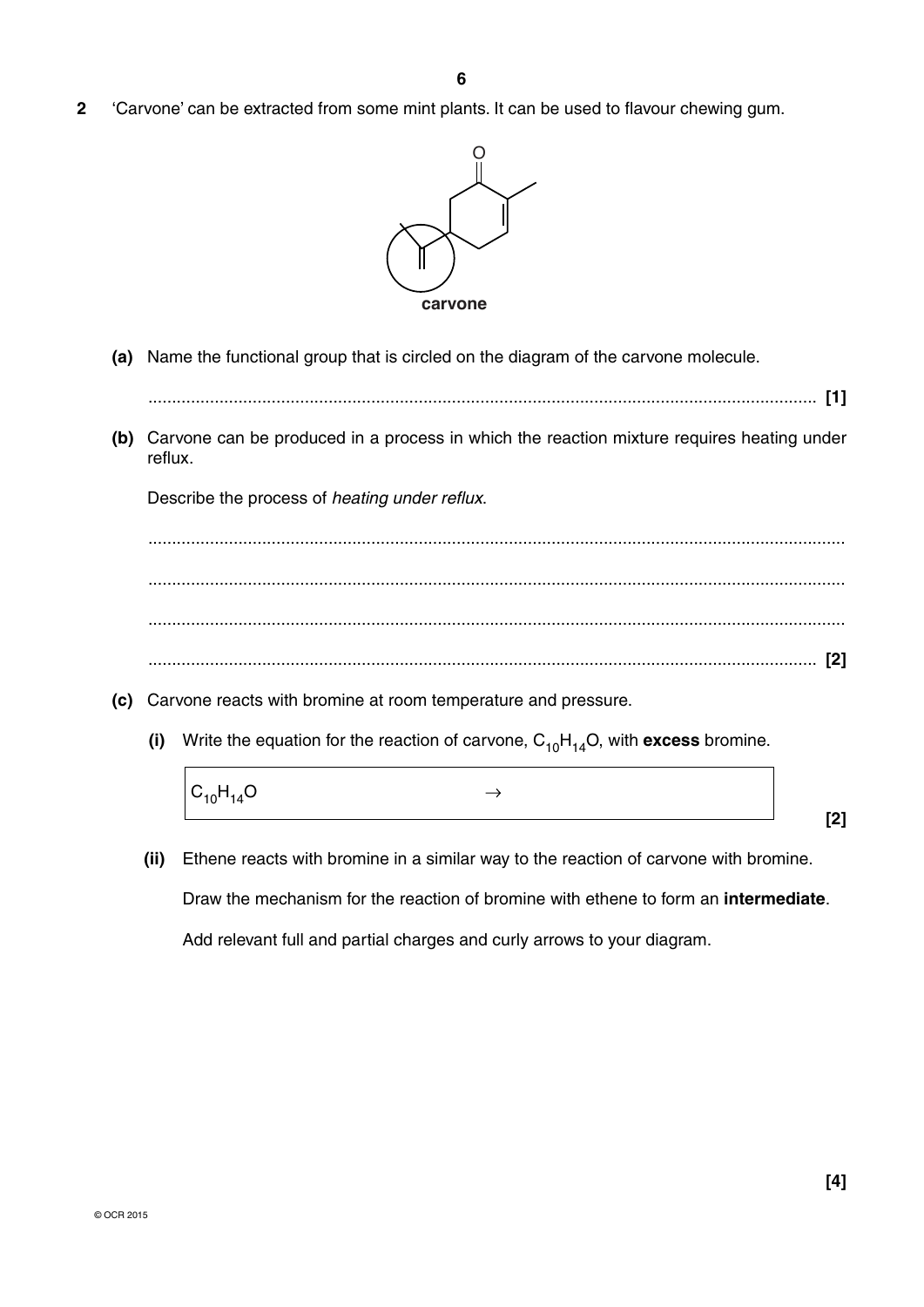**(d)** Carvone can be converted into **compound A**.



### **compound A**

Give the reagents and conditions for the reaction to convert carvone into **compound A**.

 ................................................................................................................................................... ............................................................................................................................................. **[2]**

 **(e)** The reaction in **(d)** can produce other alcohols that have the same molecular formula as **compound A** but different structural formulae.

Draw the structures of **two** of these alcohols.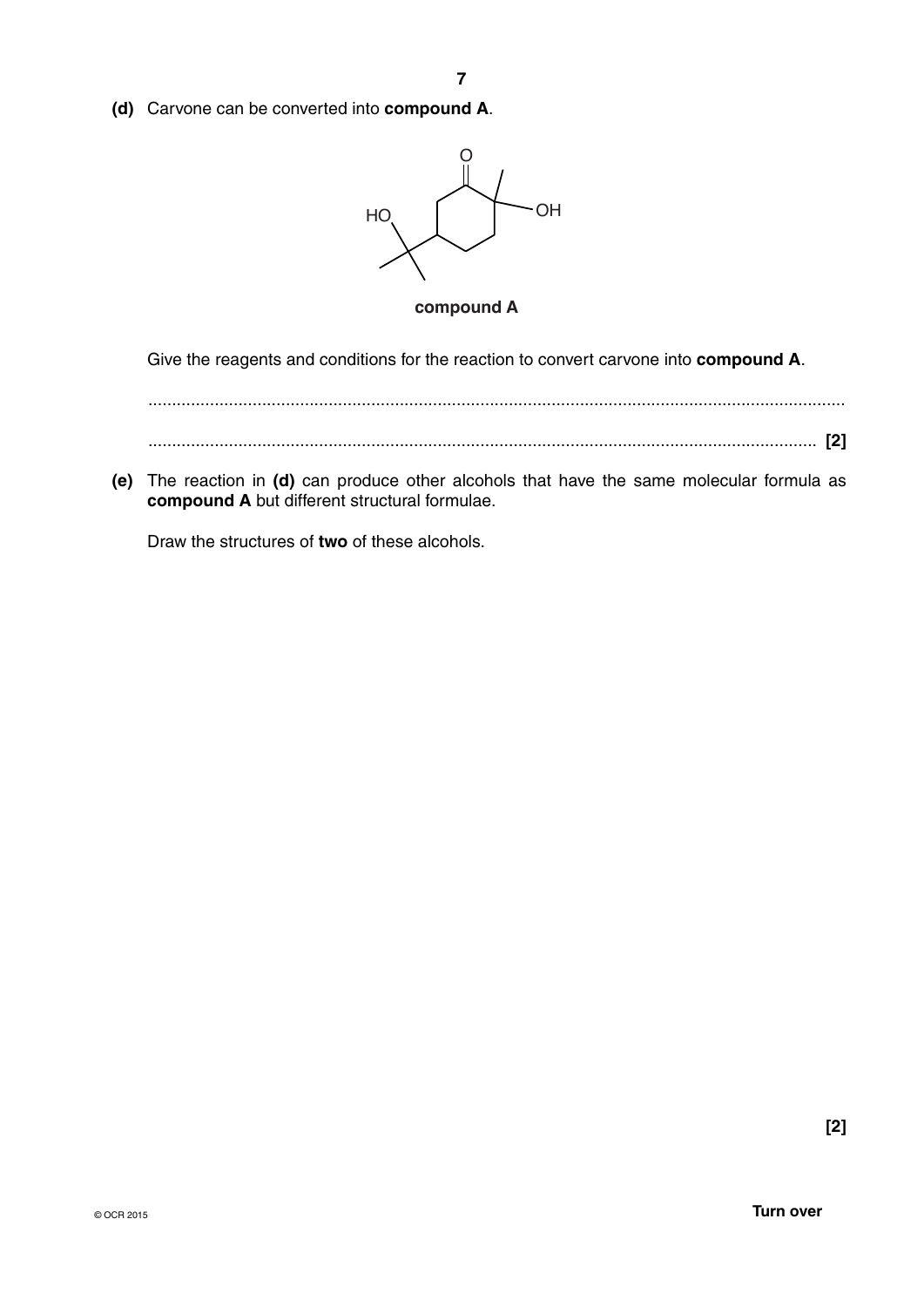

## compound A

- (f) A student does some experiments using a sample of compound A.
	- (i) Describe and explain what the student would see when compound A is heated with acidified potassium dichromate solution.

|       | $\lceil 2 \rceil$                                                                                                                                             |
|-------|---------------------------------------------------------------------------------------------------------------------------------------------------------------|
| (ii)  | The student does an elimination reaction on <b>compound A</b> to form carvone.                                                                                |
|       | Explain what is meant by the term elimination reaction.                                                                                                       |
|       |                                                                                                                                                               |
|       |                                                                                                                                                               |
|       |                                                                                                                                                               |
|       | $\lceil 2 \rceil$                                                                                                                                             |
| (iii) | After the elimination reaction, the student collects a mixture of unreacted compound A,<br>carvone and a trace of water. Carvone is miscible with compound A. |
|       | State how the student would remove the water from the mixture and how carvone and<br>compound A could be separated.                                           |
|       |                                                                                                                                                               |
|       |                                                                                                                                                               |
|       |                                                                                                                                                               |
|       | $\lceil 2 \rceil$                                                                                                                                             |
|       | [Total: 19]                                                                                                                                                   |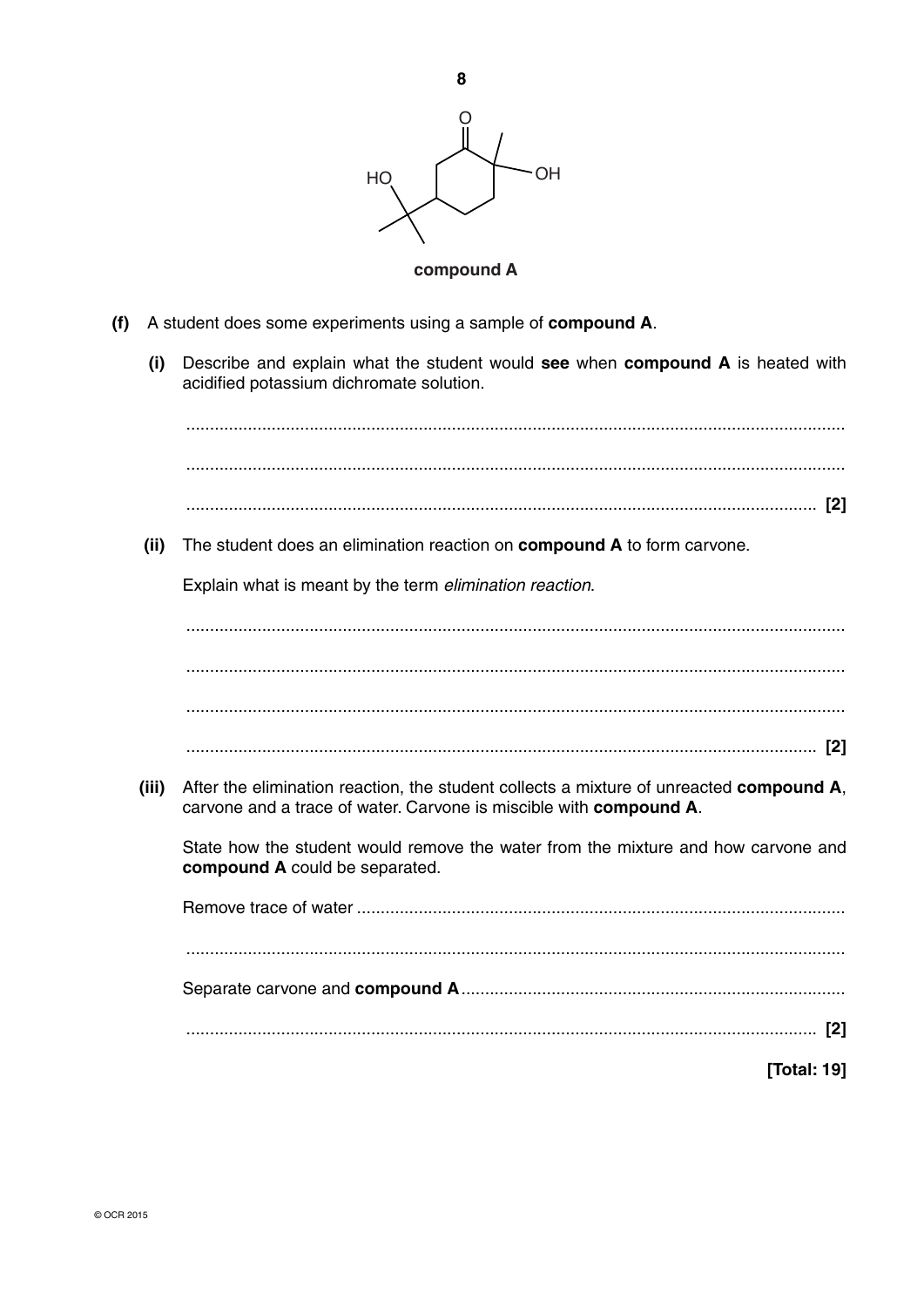**9 BLANK PAGE**

# **PLEASE DO NOT WRITE ON THIS PAGE**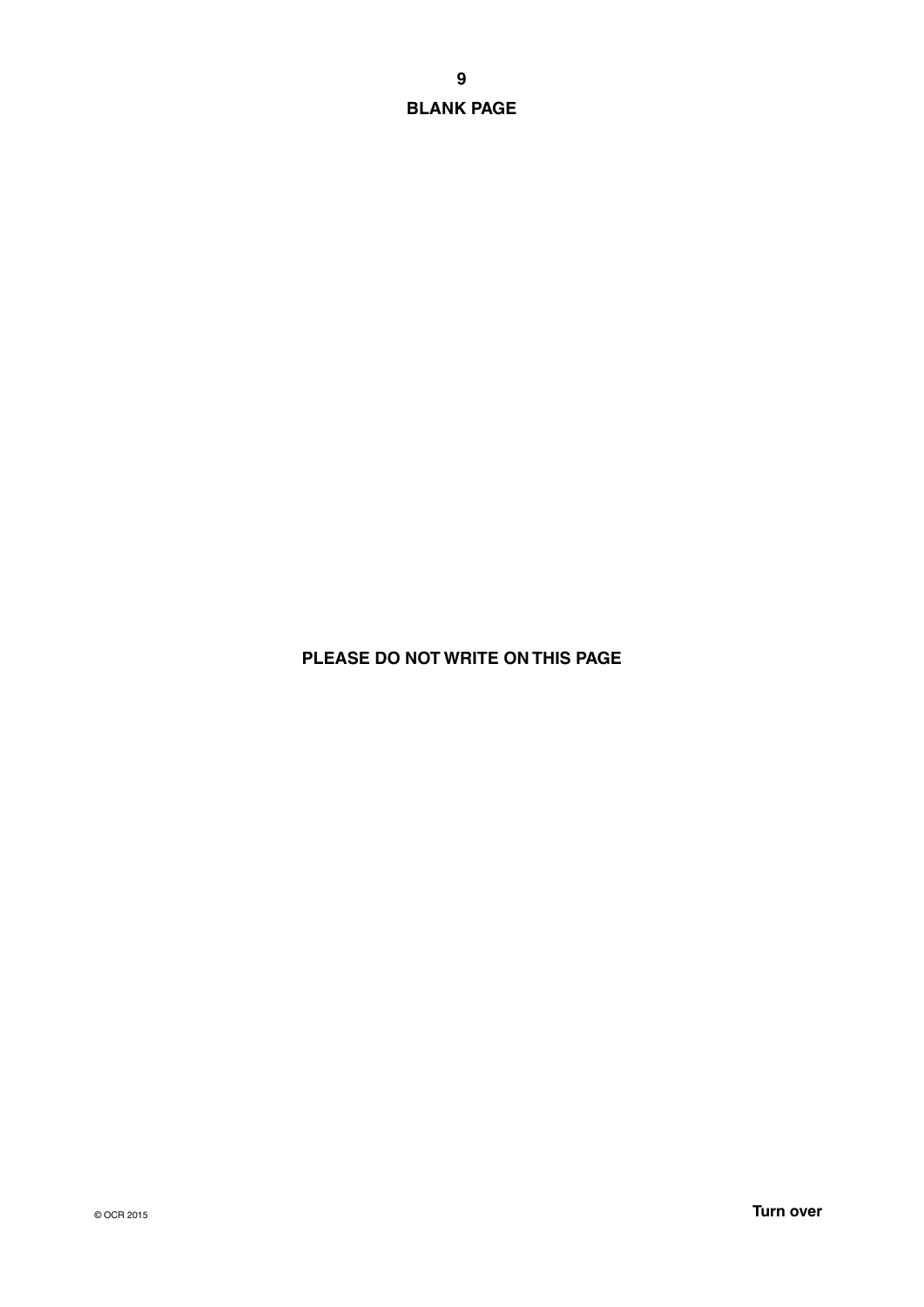- **3** In 2013, researchers discovered a new hydrothermal vent at a site in the Caribbean. Hydrothermal vents are gaps in the sea floor where very hot water emerges, carrying large amounts of dissolved minerals.
	- **(a)** The solution around a hydrothermal vent contains calcium and sulfide ions.
		- **(i)** A calcium ion has the same electronic configuration as an argon atom.

Write the electronic configuration, in terms of s and p sub-shells, for a calcium ion.

..................................................................................................................................... **[1]**

 **(ii)** The calcium and sulfide ions take part in a precipitation reaction to form calcium sulfide.

Write the ionic equation for the precipitation reaction. Include state symbols.



 **(iii)** Pure calcium sulfide and sodium chloride have a similar lattice structure. The diagram below shows part of a layer of the calcium sulfide lattice.

Complete the diagram by drawing enough particles to show the structure of the **layer** clearly. Label each type of particle.



**[3]**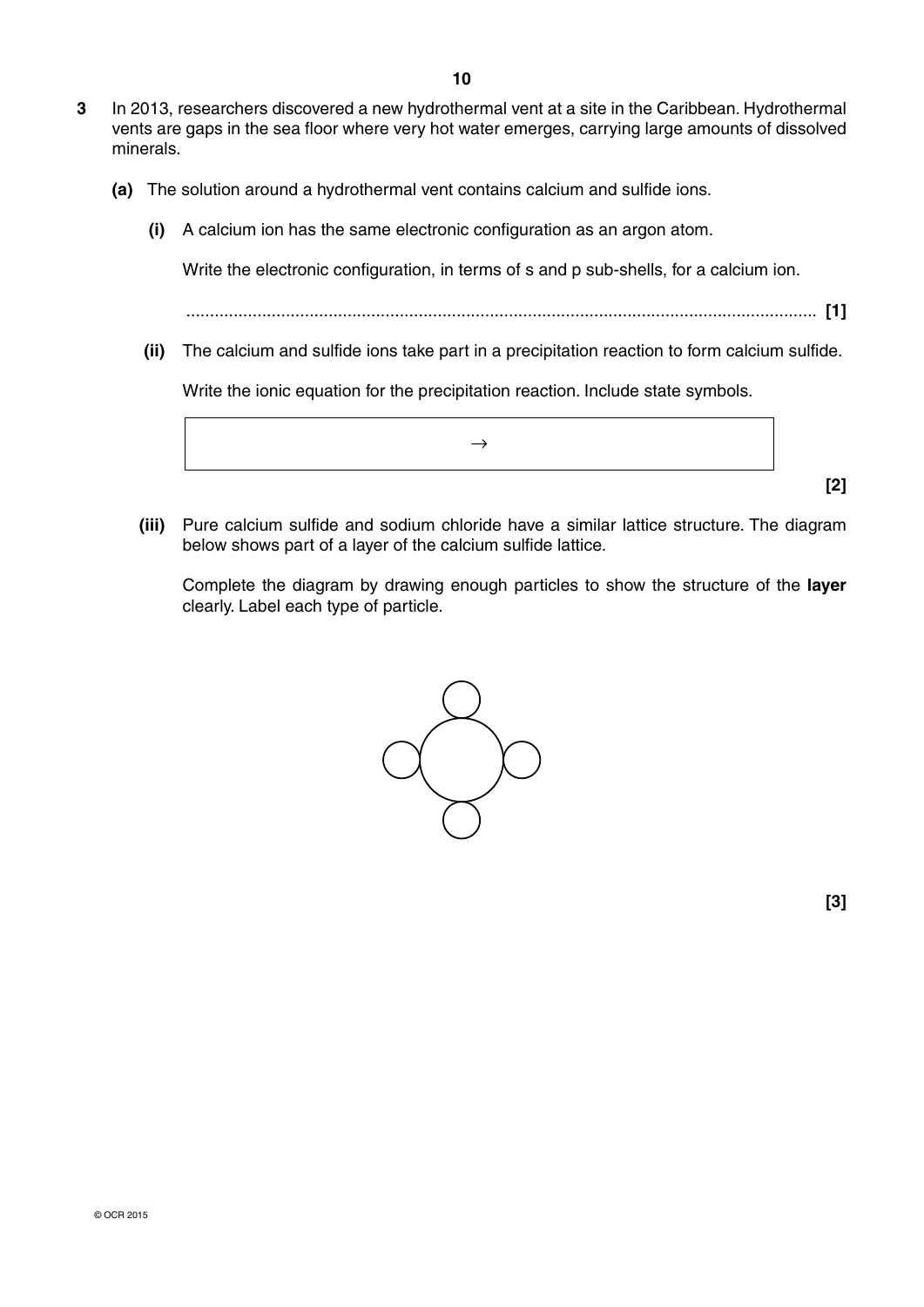- **(b)** Seawater produced from hydrothermal vents is acidic because it contains H+ ions. A scientist analyses a sample of the seawater by titrating  $40.0 \text{ cm}^3$  of the seawater with sodium hydroxide, NaOH, solution.
	- **(i)** The titration requires 15.70 cm3 of a 0.0250 mol dm–3 solution of sodium hydroxide. Calculate the number of moles of hydroxide ions, OH–, used.

moles = ......................................................... **[1]**

**(ii)** Give the number of moles of  $H^+$  ions in the 40.0 cm<sup>3</sup> sample of seawater.

moles = ......................................................... **[1]**

**(iii)** Calculate the concentration of  $H^+$  ions in the seawater in moldm<sup>-3</sup>.

Give your answer to **three** significant figures.

concentration = ...........................................mol dm–3 **[3]**

 **(c)** The solution around the hydrothermal vent also contains Group 1 metal ions.

- **(i)** Write an equation representing the first ionisation enthalpy of lithium.
- **(ii)** The first ionisation enthalpy of lithium is greater than that of any other Group 1 element. Explain why.

 $\rightarrow$ 

...........................................................................................................................................

...........................................................................................................................................

..................................................................................................................................... **[2]**

*In your answer, you should use appropriate technical terms, spelled correctly*.

 **[1]**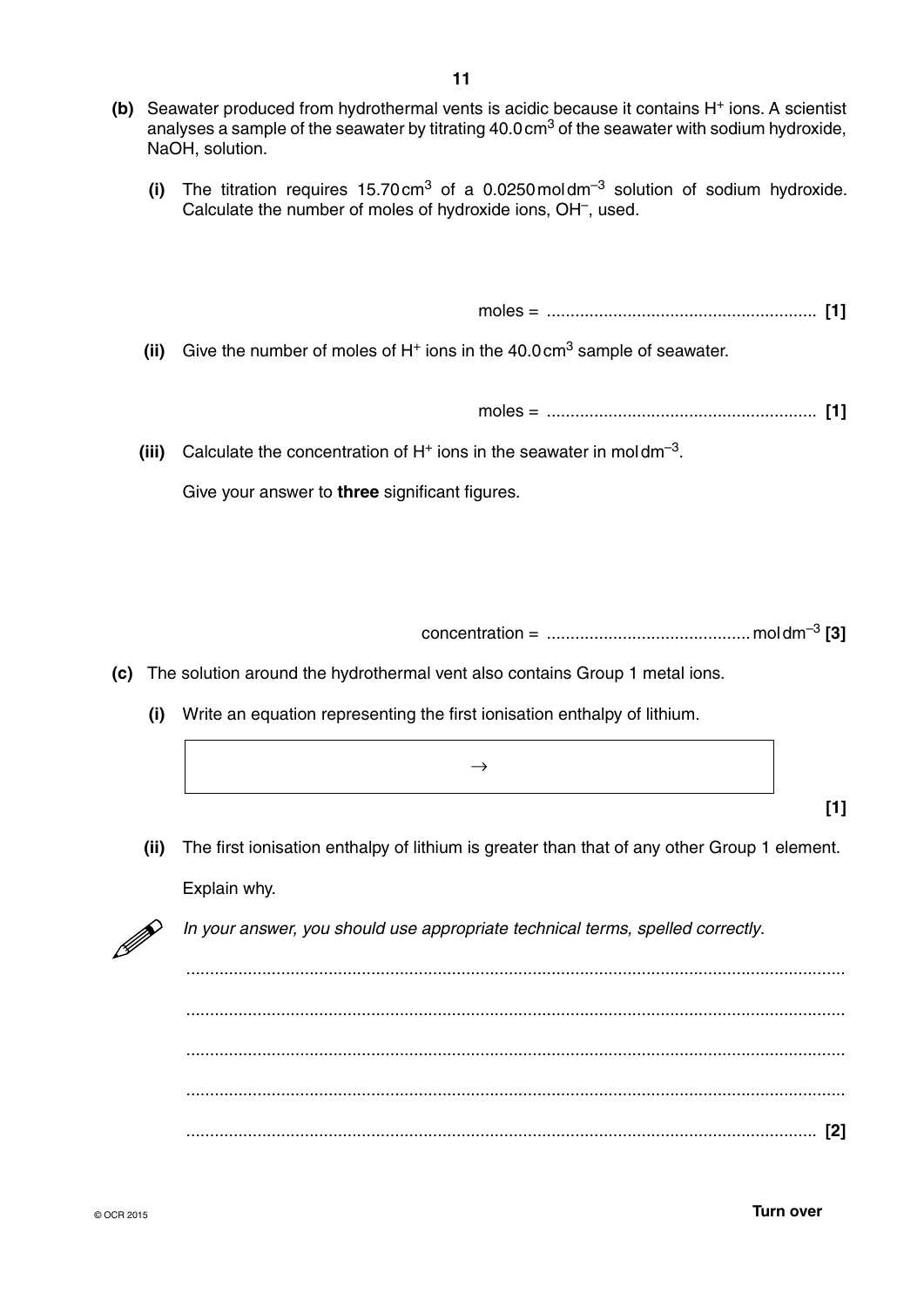**(d)** Scientists analysed a sample of seawater collected near the hydrothermal vent. They found that the sample contained calcium ions at a concentration of 1.70 %. On average, ocean water contains calcium ions at a concentration of 400 ppm.

How much more concentrated is the calcium ion in the hydrothermal vent seawater than in average ocean water?

calcium ion in hydrothermal vent water is ................. times more concentrated **[2]**

 **(e)** Reactions that occur in seawater happen more quickly near hydrothermal vents.

Explain why.

 ................................................................................................................................................... ................................................................................................................................................... ................................................................................................................................................... ................................................................................................................................................... ............................................................................................................................................. **[3] [Total: 19]**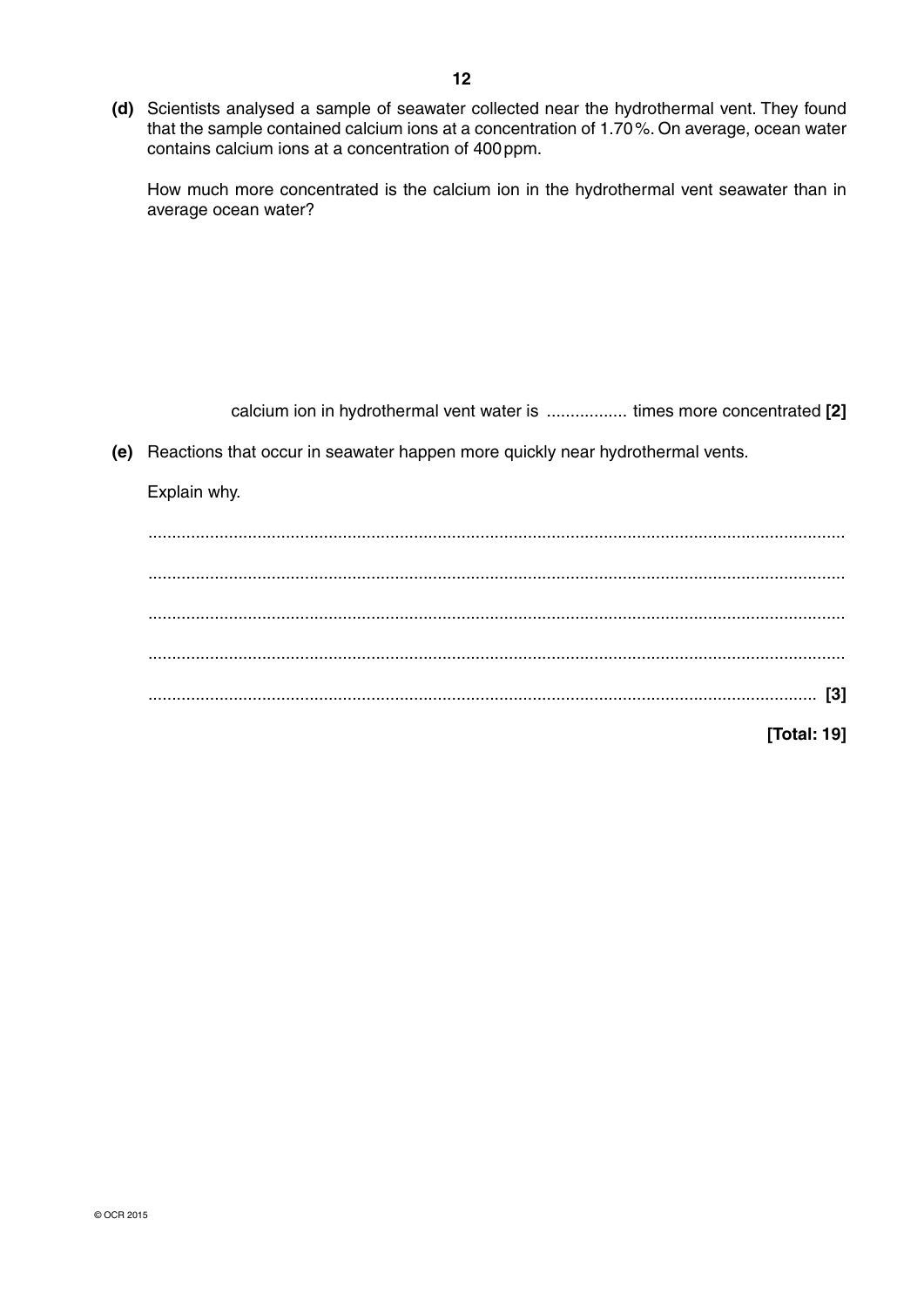**4** Halogenated organic compounds have been used in many ways. 'Fluothane' and CHC*l* 3 can both be used as anaesthetics. CFC-113 has been used as a refrigerant.



 **(a)** Give the systematic name for CFC-113.

............................................................................................................................................. **[2]**

- **(b)** When fluothane goes into the Earth's atmosphere it can be broken down by electromagnetic radiation from the Sun.
	- **(i)** Suggest which bond in the fluothane molecule is most likely to break.

..................................................................................................................................... **[1]**

 **(ii)** Name the type of electromagnetic radiation that is emitted from the Sun that causes this bond to break.

..................................................................................................................................... **[1]**

 **(iii)** In a particular part of the Earth's atmosphere, the available radiation has a maximum frequency of  $5.30 \times 10^{14}$  Hz. The weakest bond in the fluothane molecule has a bond enthalpy of  $+290$  kJ mol<sup>-1</sup>.

Explain whether or not this bond will break.

Include a calculation in your answer.

Avogadro constant,  $N_A = 6.02 \times 10^{23}$  mol<sup>-1</sup>

Planck constant,  $h = 6.63 \times 10^{-34}$  JHz<sup>-1</sup>

 ........................................................................................................................................... ........................................................................................................................................... ........................................................................................................................................... ..................................................................................................................................... **[4]**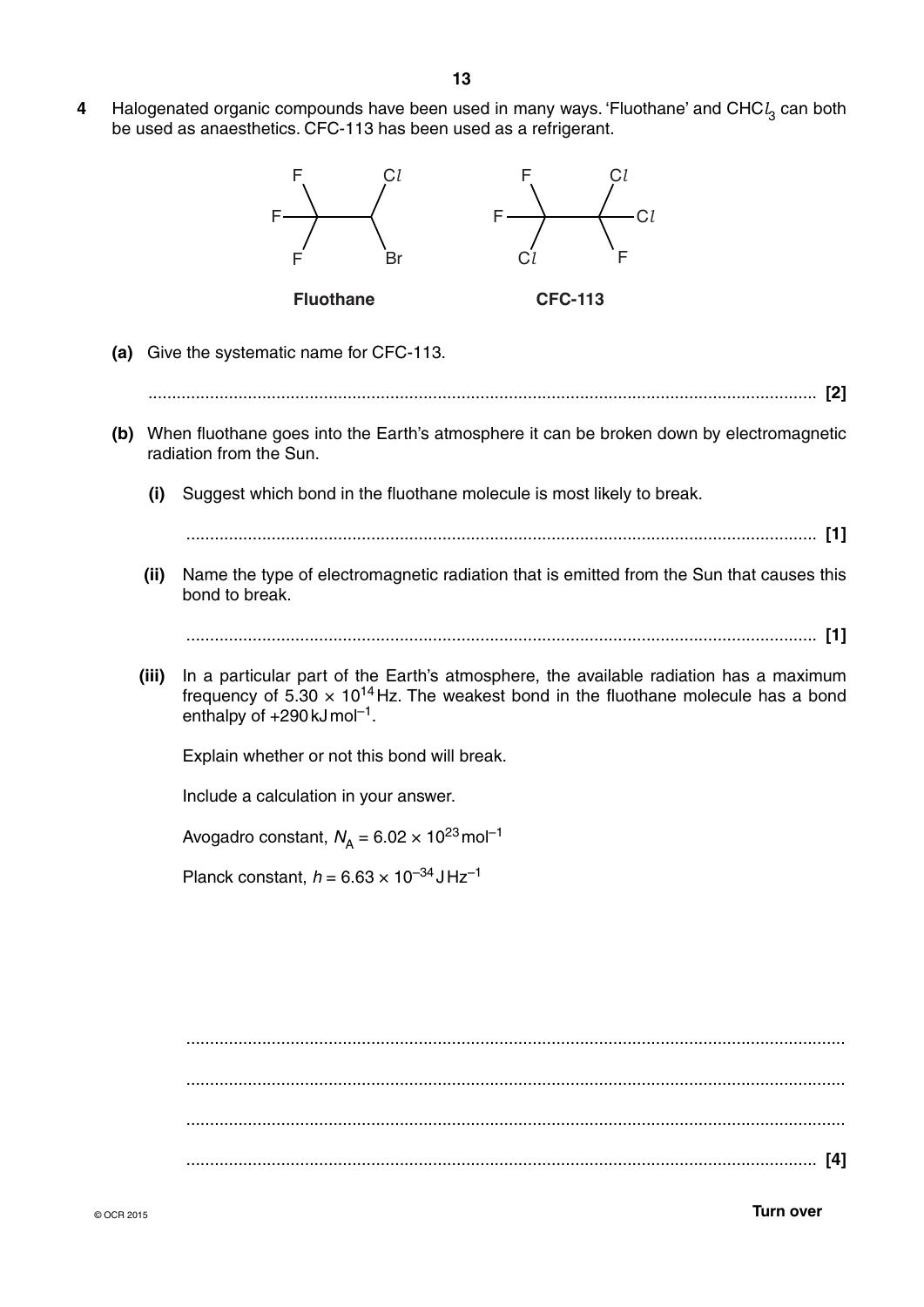(c) Both CFC-113 and fluothane could cause ozone depletion in the stratosphere.



Suggest why CFC-113 and fluothane can cause ozone depletion and why CFC-113 has a greater ozone depletion potential than fluothane.

(d) CHC $l_3$  can be made industrially from a mixture of chlorine and methane. Chlorine and methane are pollutants in the atmosphere. Give one reason why each chemical is classed as a pollutant. (e) Draw a '*dot-and-cross'* diagram for a CHC $l_3$  molecule.

Show outer electron shells only.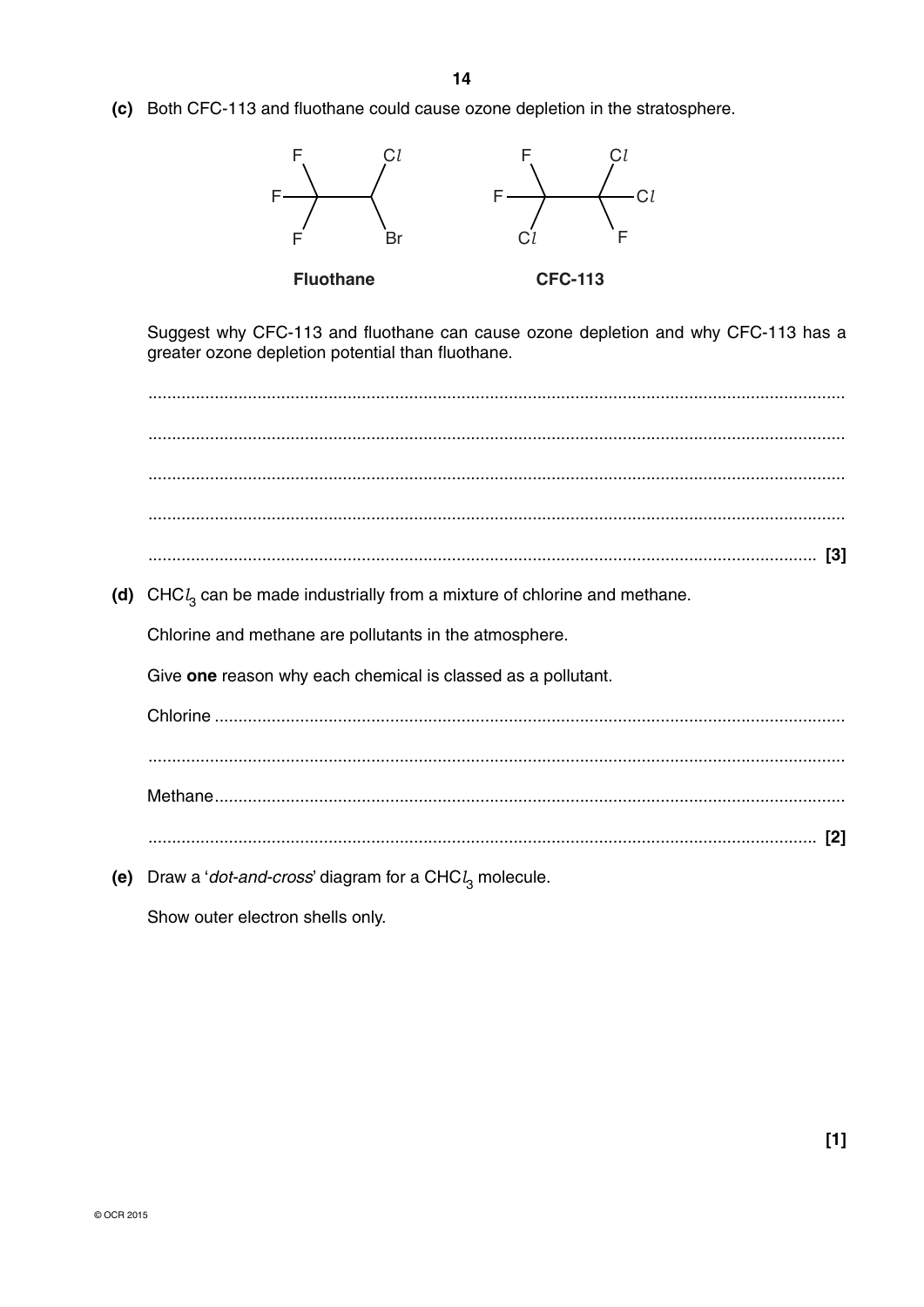(f) Draw a diagram of the shape of a CHC $l_3$  molecule.

Give a value for the bond angle.

 $[2]$ 

(g) CHC $l_3$  is described as a 'greenhouse gas'.

Explain how CHC $l_3$  molecules are involved in the processes of energy transfer that start with UV radiation from the Sun and result in warming of the troposphere.

In your answer, you should make clear how the steps you describe are linked to one another.

P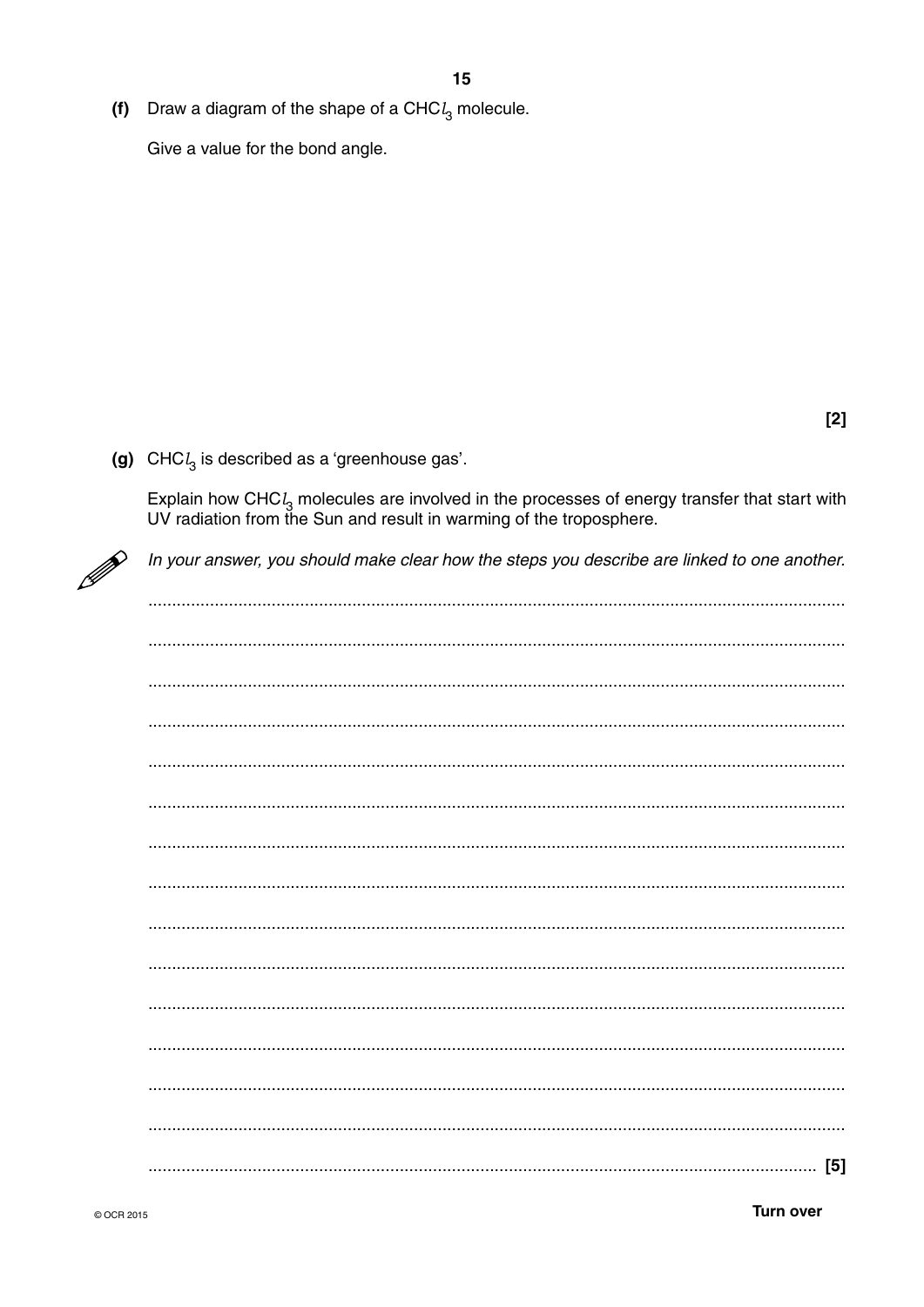- (h) Scientists have collected evidence for the relationship between the concentration of greenhouse gases and global warming.
	- $(i)$ Describe two different methods that scientists have used to find evidence for this relationship.

 $(ii)$ Describe the relationship that scientists have worked out from this evidence. Some compounds like CFC-113 have now been replaced by HFCs. Give one advantage and one disadvantage of using HFCs in place of CFCs, other than ozone depletion potential. 

[Total: 26]

 $(i)$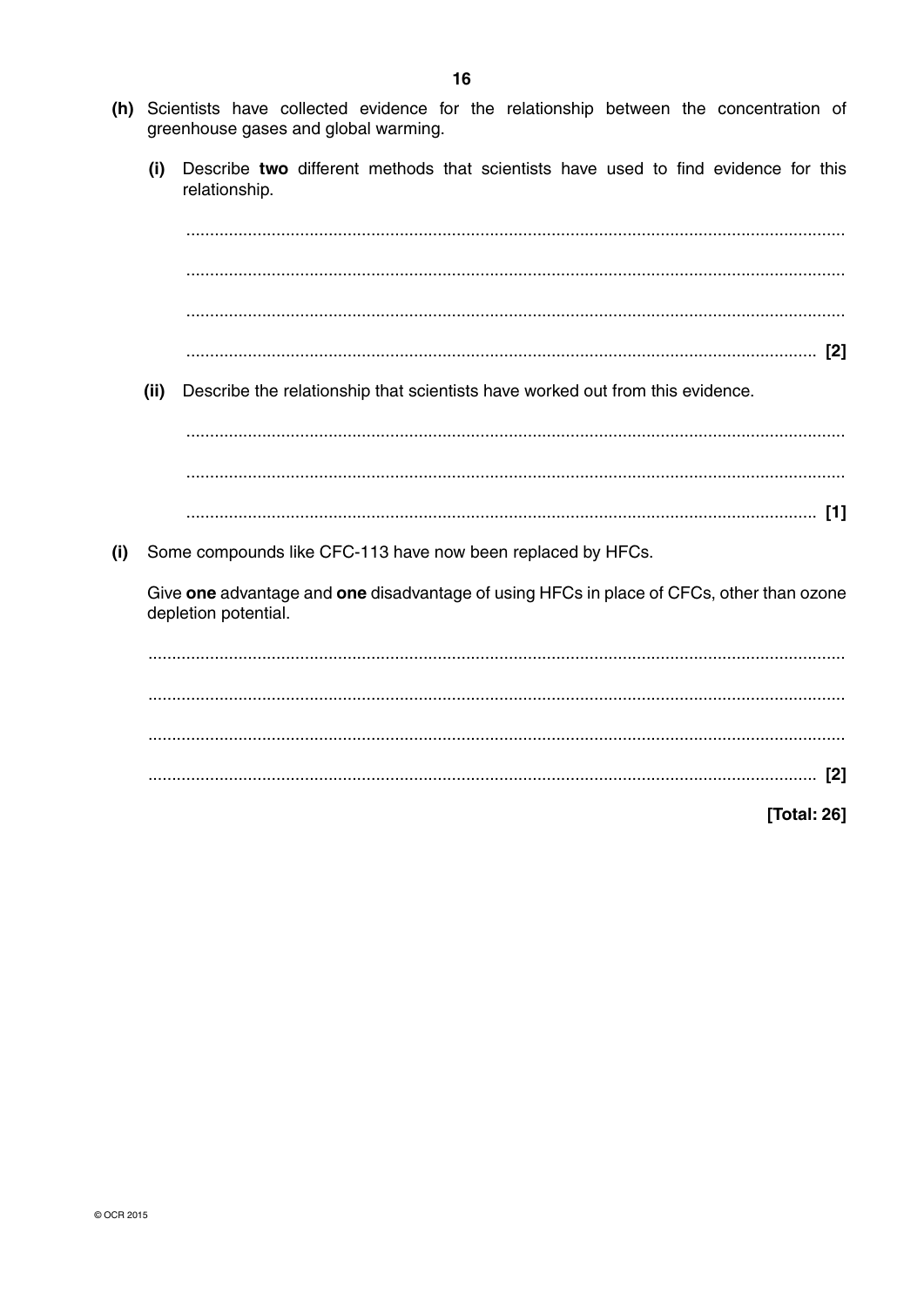- **5** This question is based on the Advance Notice article, '*Catalysis*'.
	- **(a)** The manufacture of propanone is outlined in **Table 1** of the article.
		- **(i)** Draw the full structural formula for a molecule of propanone.

## **[1]**

 **(ii)** Name the functional group in a molecule of propanone.

#### ..................................................................................................................................... **[1]**

 **(b)** Using the information in **Fig. 1**, name the **mechanism** of the first step of the reaction that produces ethane-1,2-diol from epoxyethane.

............................................................................................................................................. **[1]**

- **(c) Fig. 2** shows part of a reaction mechanism.
	- **(i)** Name the type of organic ion that is produced from 2-methylpropene in **Fig. 2**.
		- ..................................................................................................................................... **[1]**
	- **(ii)** Give the atom economy for the overall reaction sequence shown in **Fig. 2**.
	- ..................................................................................................................................... **[1]**
- **(d)** The article describes the hydrogenation of 2,4,4-trimethylpent-2-ene using nickel as a catalyst.

Give the conditions that are required for this reaction and name another catalyst that can be used for this reaction.

 ................................................................................................................................................... ............................................................................................................................................. **[2]**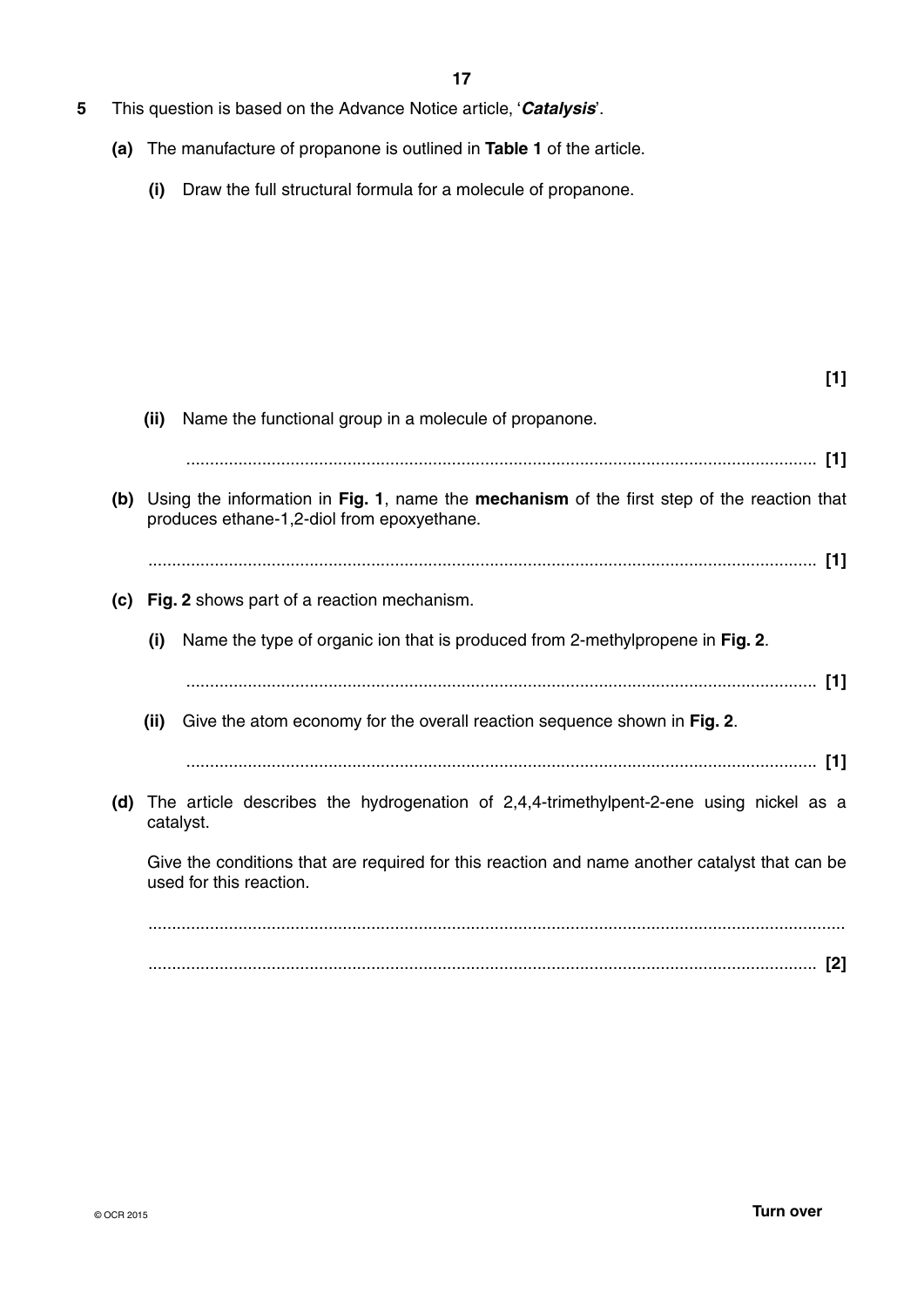(e) The article describes two different methods for the production of 2,2,4-trimethylpentane from 2-methylpropene.

Give three differences between the two methods.

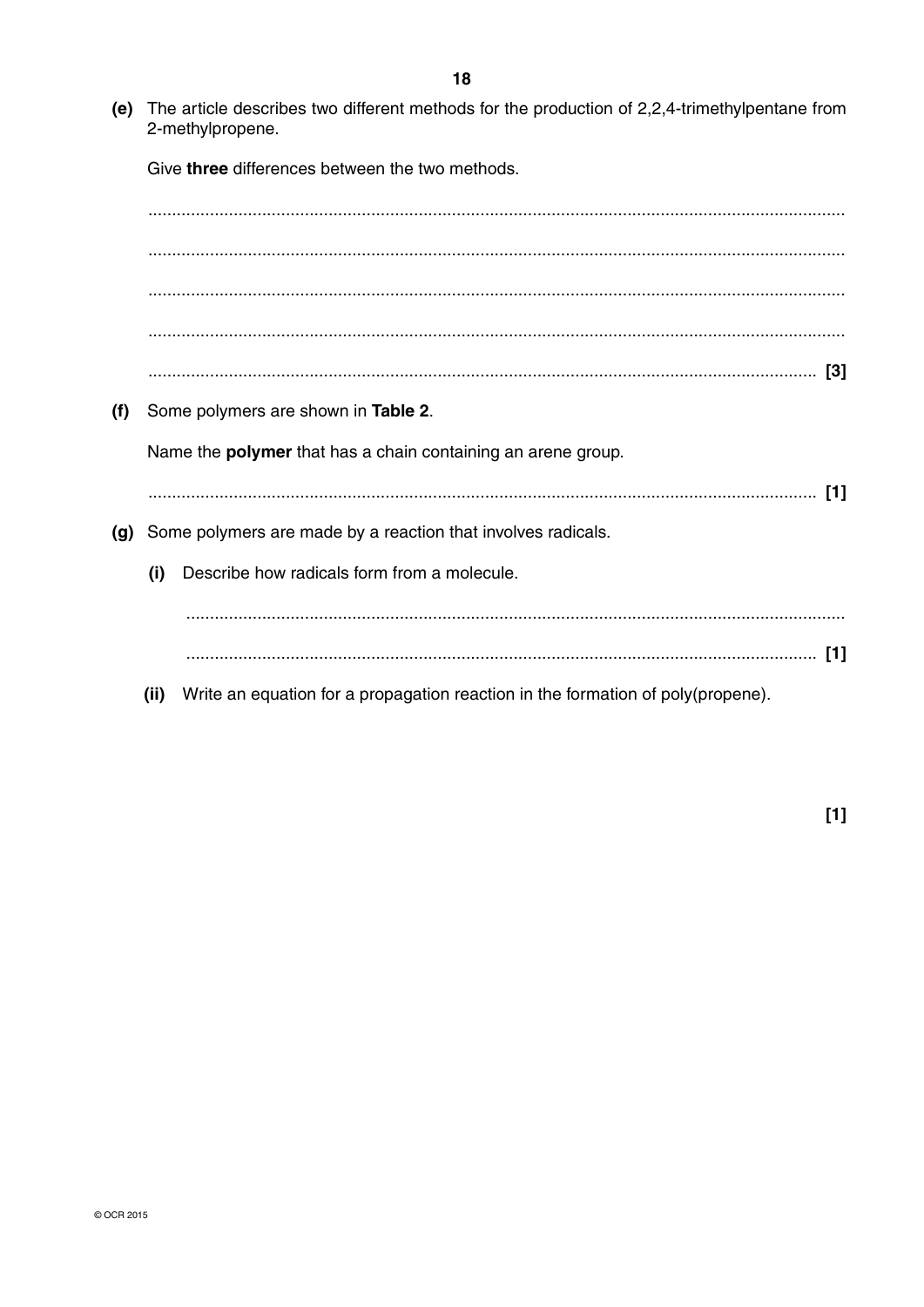(h) Both the atactic and isotactic forms of poly(propene) have the same type of intermolecular bond, but they have different physical properties.

Explain why these two forms of poly(propene) have different physical properties.

In your explanation, you should include:

- one physical property for each of these two forms of poly(propene)  $\bullet$
- the name of the type of intermolecular bond in these two forms of poly(propene).  $\bullet$

In your answer, you should make clear how the points you describe are linked to one another.

| $[7]$       |
|-------------|
| [Total: 20] |

#### **END OF QUESTION PAPER**

P